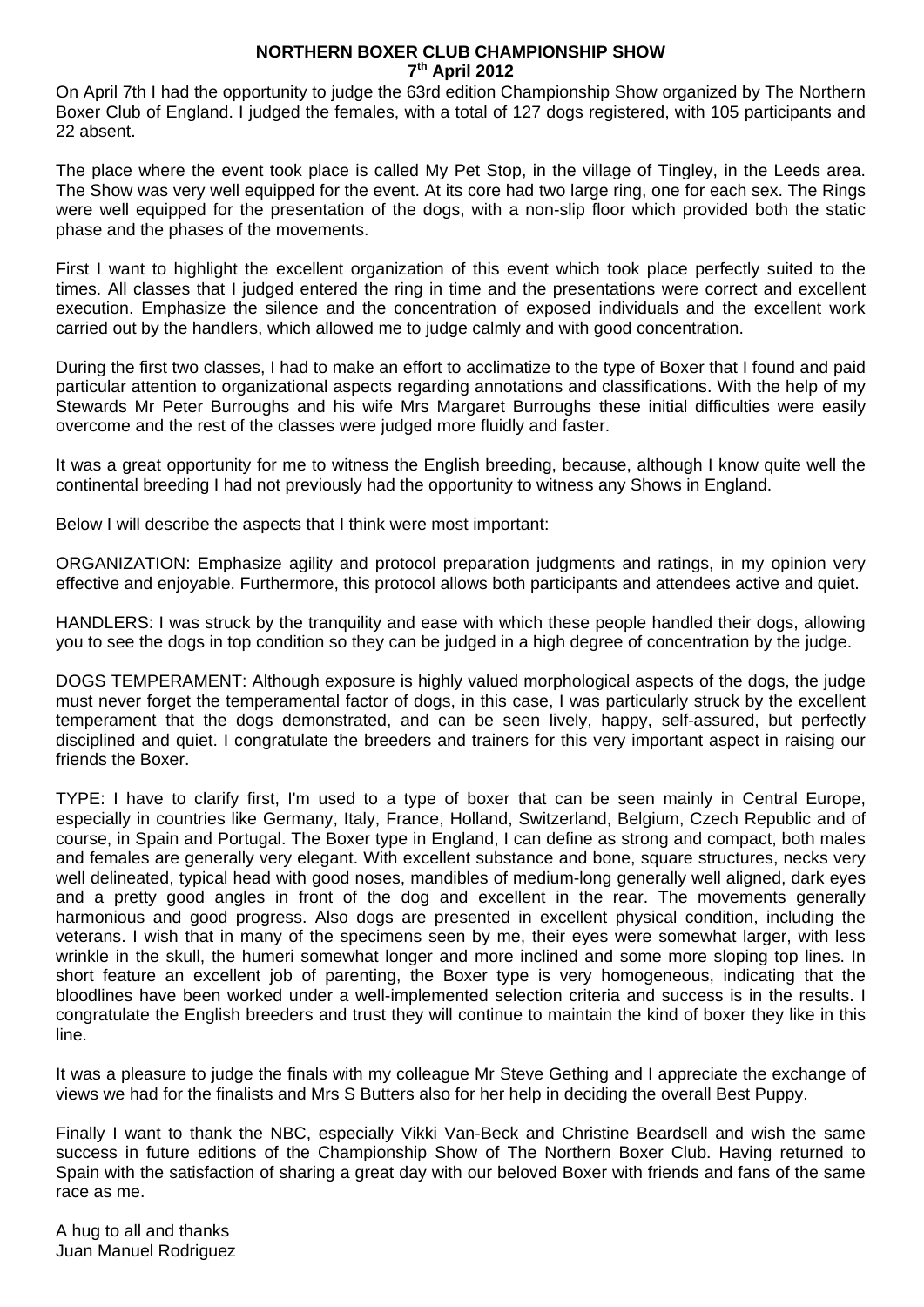## **NORTHERN BOXER CLUB CHAMPIONSHIP SHOW 7th April 2012**

## MINOR PUPPY BITCH

## **FIRST: Kepi d'Elle Lanfrese**

Very good size, square structure, with very good substance, front and rear angulation very good, excellent width and depth of chest, neck very well delineated, elegant, excellent top line, and excellent bottom line. Typical head, good muzzle, dark eyes, good mouth and good prognathism. Excellent movement.

### **SECOND: Burnden Limitless**

Very good size, square structure, elegant neck, front and rear angulation very good, excellent top line and excellent bottom line. Very nice head, good prognathism. Very good movement.

#### PUPPY BITCH

#### **FIRST: Olleyville Ophelia**

Excellent size, square structure, elegant, feminine, with good substance, good topline, excellent bottom line, very good angulation front, excellent rear angulation, elegant neck, very good head, excellent movement.

### **SECOND: Glenauld Naughty Alice**

Very good size, strong, square structure, excellent neck, excellent top line and bottom, very good front angulation, excellent rear angulation, great aplomb, nice head, good mouth of medium width, very good movement.

## JUNIOR BITCH

### **FIRST: Marbelton Bottled Sunshine**

Feminine, elegant, square structure, strong and substance, excellent top line and bottom, excellent head, very good teeth, excellent square muzzle and excellent movement.

### **SECOND: Berwynfa Eye Candy**

Very good size, strong, compact, female, excellent neck, excellent top line, excellent bottom line, good mouth, typical head and very good movement.

## YEARLING BITCH

## **FIRST: Sezflo Pure Faith**

Very good size, strong, feminine and elegant, square structure, very good angulation front, very good rear angulation, excellent head with square muzzle and wide, with good mouth, very good movement.

### **SECOND: Farvalley Sirocco's Gift**

Very good size, strong and smart female, almost square structure, very good neck, good top line and bottom line very good, front and rear angulation very good, very good head and snout. Teeth would be desirable something wider and aligned. Very good movement.

#### NOVICE BITCH

## **FIRST: Marbelton Hello Sunshine**

Very good size, feminine, elegant and compact, with good substance, very good neck, excellent top line and bottom, front and rear angulation excellent. Excellent head with square muzzle and excellent teeth. Excellent movement.

## **SECOND: Kizzylee Diva Fever**

Very good size, feminine, strong and compact, square structure, very good angulations front and rear, excellent head with nice expression, very good muzzle, very good teeth. It is an excellent dog that needs to be made better by his handler, yet the movement is good.